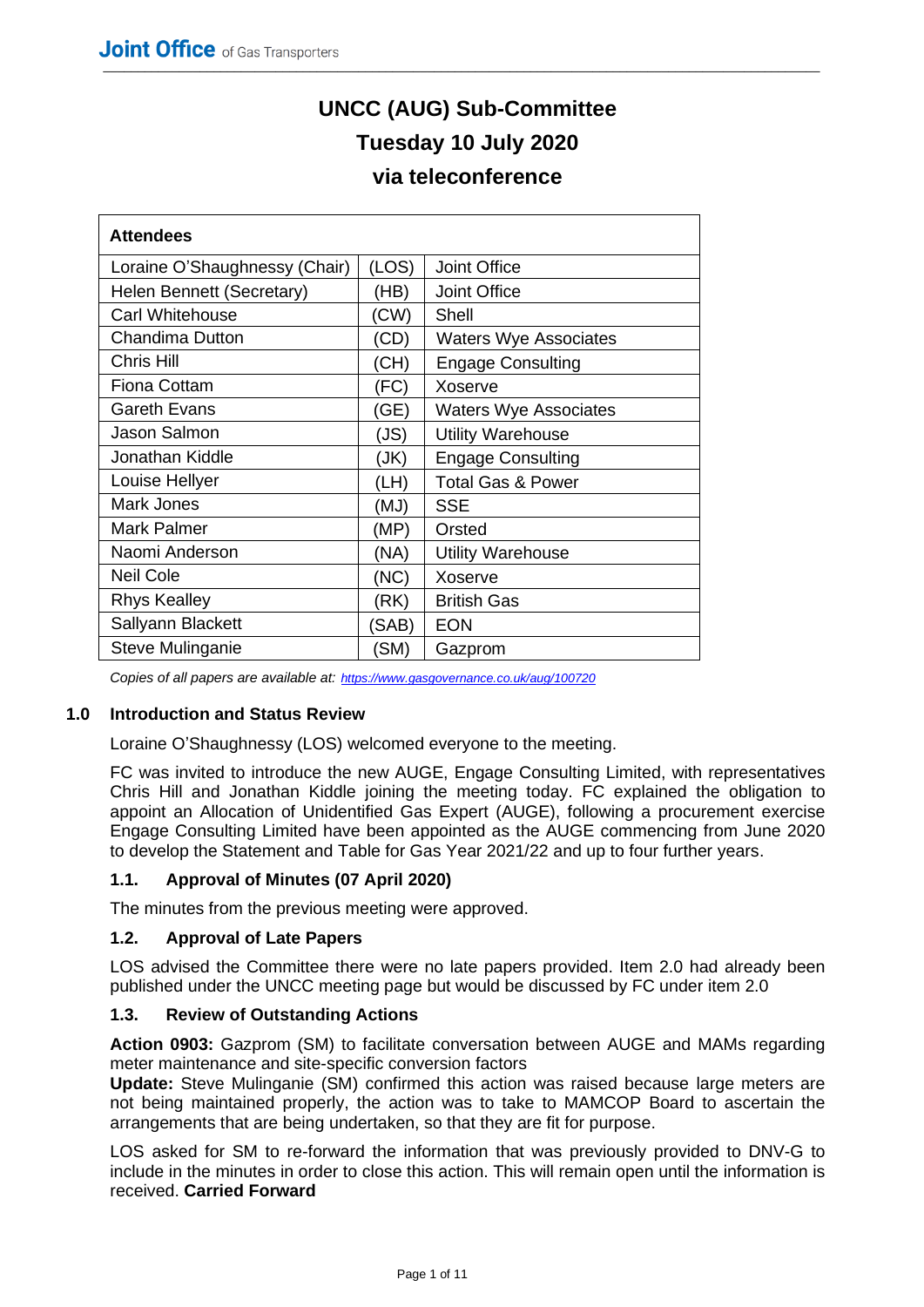**Action 0103:** *Reference Unidentified Gas Factors –* DNV-GL (AG; TP; CW) to develop a paper and put forward a recommendation for Better/ Dynamic Unidentified Gas factors.

# **Update Received via email 24 June 2020:**

This action was put on hold during the AUGE procurement process as any approach developed/proposed would likely be specific to DNV GL's current methodology. As DNV GL have not been selected as the AUGE, this action now falls to the new AUGE, Engage, who may wish to consider taking a similar approach or may decide on a different methodology. An outline of what DNV GL were planning has been discussed during the AUGE handover process.

The Committee agreed that this action can be closed and consideration will be given to reraising the action for Engage. **Closed**

# **2.0 AUGE Annual Review Process update**

Referring to the AUG Year Review Report for 2019/20, FC explained that this Report will be presented to UNCC at the next meeting on 16 July 2020. She then went on to provide a high level overview of the content of the Executive Summary, explaining that following a request for feedback on the AUG Year 2019/20 process, feedback was received from two parties, ICoSS and the former AUG Expert, DNV-GL. As noted in the summary, FC advised that the ICoSS feedback was positive and complementary of the operation and outcomes of the process for the year. DNV-GL noted that it was able to meet all the process deadlines this year and that there was relatively minimal feedback during the consultation windows. Whilst the AUG Expert commented on a number of improvements since the last process year, it also mentioned ongoing issues with obtaining data from Xoserve and from other parties.

For more detail and to view the document in full, please see the published report on the Joint Office Website here: [www.gasgovernance.co.uk/uncc/160720](https://www.gasgovernance.co.uk/uncc/160720)

FC clarified that, as a result of feedback received, Xoserve have put in place additional steps and validations to ensure that good quality data is delivered or obtained for the AUG Expert on time.

# **3.0 AUG 2021/2022 Timeline**

The current Indicative AUG Timeline for Analysis Year 2020/21 can be found here: [www.gasgovernance.co.uk/augenex2122.](https://www.gasgovernance.co.uk/augenex2122)

The Committee discussed the appropriate place for this to be published and if AUG Information (Post-Nexus) is the best place for it.

Joint Office agreed to review the published information for AUG and where it is published.

**New Action 0701:** Joint Office (LOS/HB) to review the publication placement of AUG information.

FC explained the timeline and key milestones. She clarified that the AUG process is currently at the introductory stage, the next meeting on 11 September is when Engage Consulting Limited will be giving an early view of their approach and the data they are going to use. The first draft of the AUGS will be published by 01 January 2021 and will be followed by a walkthrough meeting on 15 January 2021. Industry will be given 21 calendar days to provide feedback on the draft AUG Statement followed by a number of Industry meetings to discuss the feedback received. UNCC will then discuss the final AUGS at the April 2021 meeting and the final AUGS will be effective from 01 October 2021.

# **Summary of the Timeline is as follows:**

- 10 July 2020 Introduction meeting
- 11 September 2020 Early engagement meeting
- 01 January 2021 Publication of the first draft AUG Statement
- 15 January 2021 Walkthrough of the draft AUGS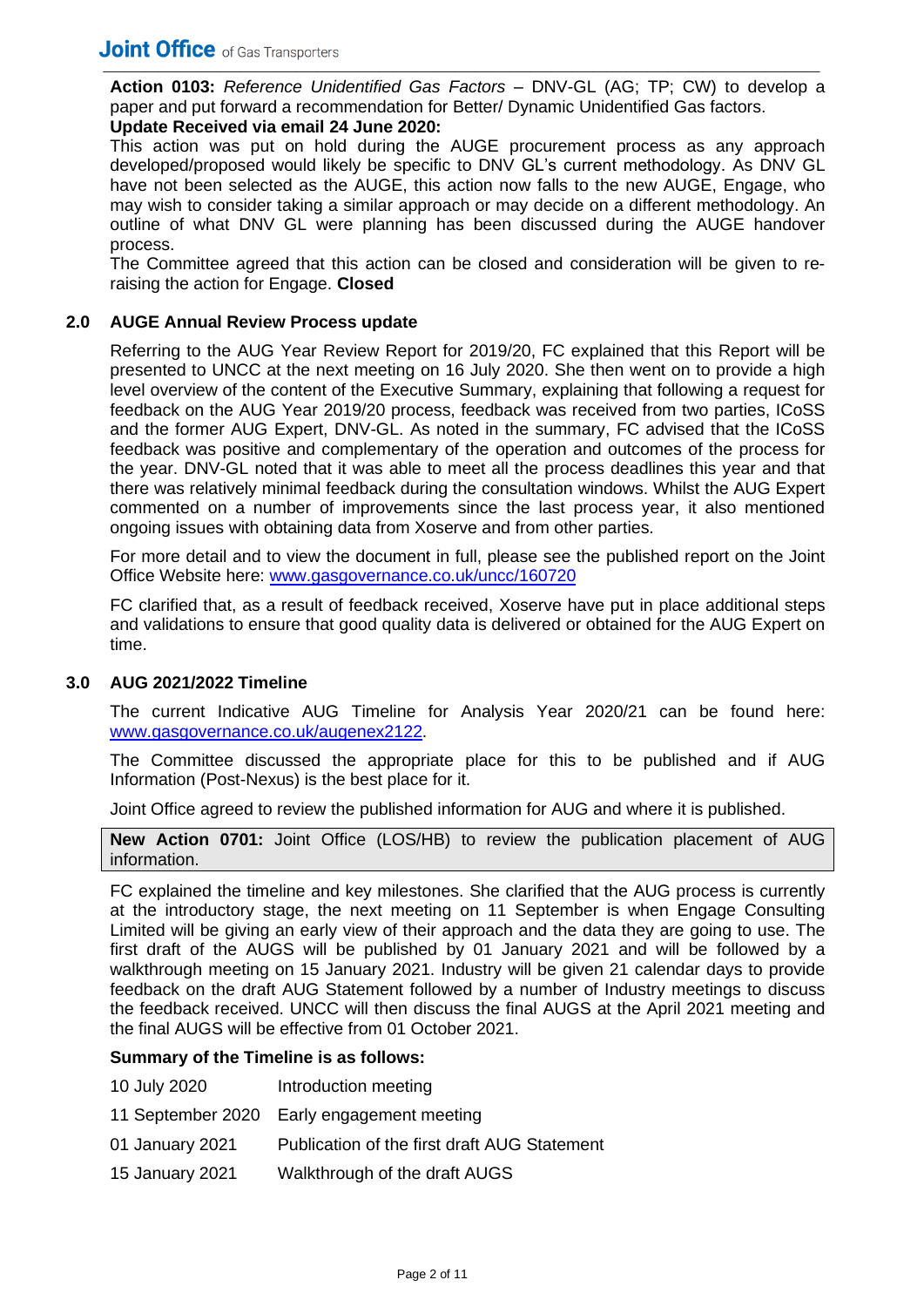| 22 January 2021  | Deadline for Industry feedback                      |
|------------------|-----------------------------------------------------|
| 12 February 2021 | AUG Sub-Committee meet to discuss Industry feedback |
| 12 March 2021    | AUG Sub-Committee meet to discuss Industry feedback |
| 06 April 2021    | AUG Sub-Committee meet to discuss final AUGS        |
| 15 April 2021    | Final AUGS is presented to UNCC                     |
| 01 October 2021  | Final AUGS effective date                           |

# **4.0 AUGE Approach and Considerations for 2021/2022**

LOS welcomed Chris Hill, Engage Principle Consultant and Service Delivery Lead, and Jonathan Kiddle, Lead Consultant and Subject Matter Expert, to present. Both CH and JK introduced themselves and advised their intentions where to provide a high level overview of their approach to as the new AUGE and the services they will be providing.

The presentation covered the following main topics, where there was interaction with Committee members, this has been captured within the minutes for each section of the presentation:

## **Objectives**

CH clarified that Engage understand the sensitive issues that surround Unidentified Gas (UIG) and that the output from their models will be shared confidentially.

#### **Services**

CH advised the three service Lines, Core services provided will be AUG Weighting Factors; Innovation Service and an Advisory Service which will provide expert advice on UIG to stakeholders.

## **Core Service**

CH advised their main objective will be to be transparent and open whilst maintaining impartiality.

# **Timeline**

CH showed the timeline that they will be working towards. He advised that they are currently coming to the end of the Planning and Approach stage.

CH clarified that Engage have received data from the previous AUGE, DNV-GL, which they are currently analysing, however, it is too early to come to any conclusions.

In September 2020 there will be an early engagement meeting.

The final weighting factors will be provided in accordance with the timeline.

# **Annual Planning and Approach**

CH explained the purpose of this phase is to mobilise and plan the forthcoming annual cycle and provide their proposed methodology and approach. He advised that any changes or modifications in the last year that impact UIG will be identified, for example Modification 0711 – Update of AUG Table to reflect new EUC bands.

#### **Initial Assessment**

CH advised that this phase will be to identify the contributors to UIG, investigate and assess any new potential contributors to UIG which can be identified by them, industry or any other third party, to establish the level of contribution by assessing on a high, low or credible means of materially increasing this certainty.

# **Data Acquisition & Detailed Investigations**

CH advised that the purpose of the Data Acquisition and detailed investigations phase will be to establish the level and source of the contributors to UIG with a higher degree of certainty than exists currently.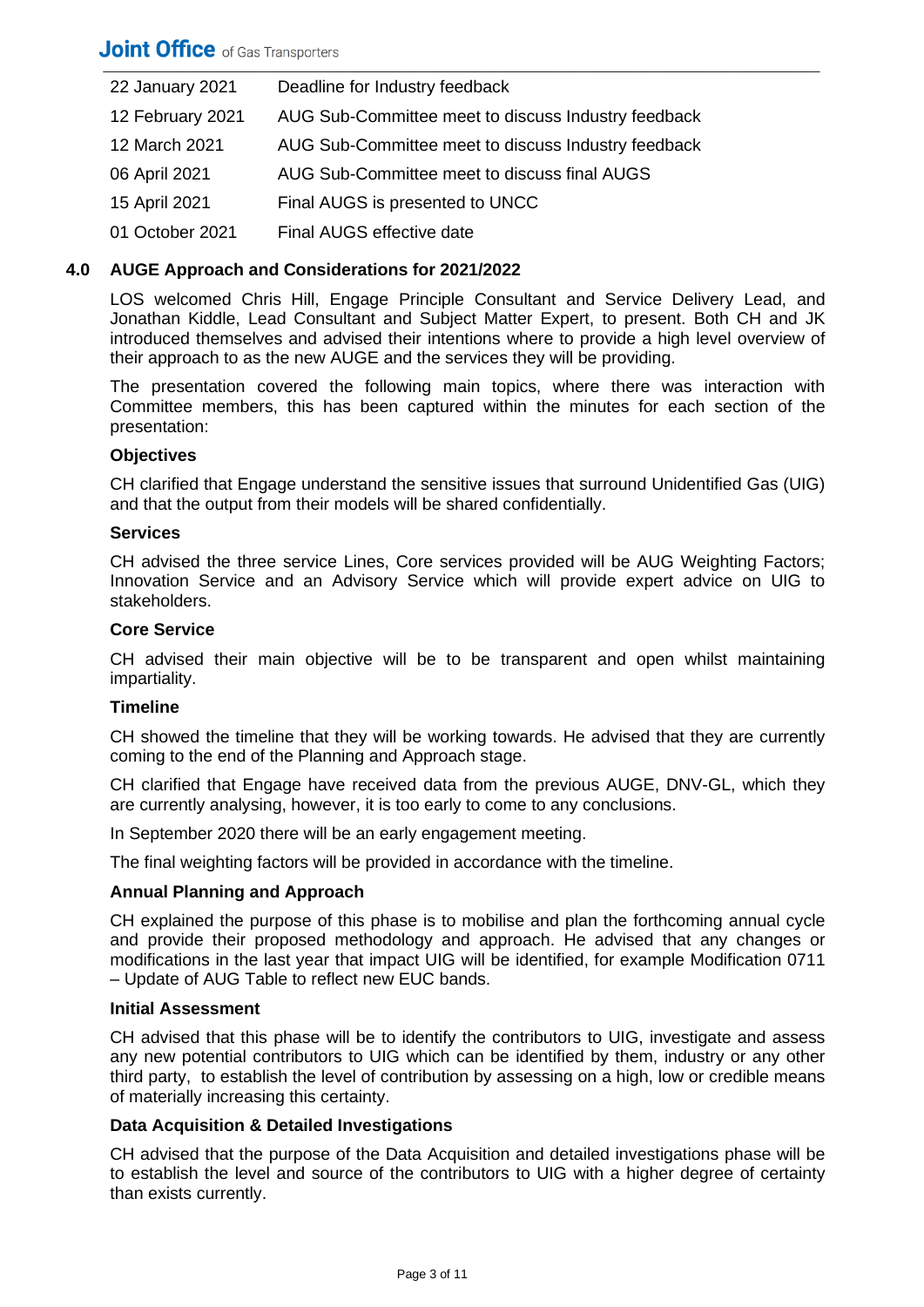Steve Mulinganie (SM) suggested this would be a good part of the process to refer back to as an aid to test performance of the AUGE, also that the communication strategy, for transparency, needs to be recorded where the meetings take place and for the AUGE to provide an outcome of the meetings, adding that it is important to have visibility.

CH clarified that this would be reasonable and he is happy to provide the content of the meetings adding that Engage are keen to make whole of Industry aware of their findings and a monthly summary report will be provided.

LOS sought clarification if the Monthly Summary reports will be enough to meet the expectation for transparency as well as communicating their findings.

CH provided a description of what the Monthly Summary report will contain advising that it will provide an audit trail that will recognise the activities that are taking place, where specific meetings are taking place and who with.

**New Action 0701:** AUGE (Engage) to provide feedback and transparency in the Monthly Summary reports published.

GE asked the AUGE if they intend requesting data from specific companies such as ICoSS who have historically provided AMR and SMART meter data to the AUGE.

CH advised that this has not yet been decided, adding that any interaction with industry will be flagged as soon as possible and the Monthly Summary report will have a high level list of what the data is and where it has come from confirming that no commercial detail will be shared.

LOS commented that the assumption is that visibility of the Monthly Summary reports once provided will assess if they are at the right level of detail and review and discuss during future meetings if further visibility is required.

When asked, Jonathan Kiddle (JK) explained that Engage have had four very detailed handover sessions with DNV-GL where reports and data have been shared, prior agreement to share the data was sought from Xoserve and ICoSS.

# **Statement & Stakeholder Engagement**

CH advised the primary purpose of this phase will be to describe the methodology and data to be used to produce the draft Weighting Factors and to engage with stakeholders to obtain their feedback.

CH explained the initial Statement will include the Contributors, the input data, the analysis, any outstanding analysis, the provisional conclusions, any updates to the methodology, draft weighting factors and anything else that the Industry needs to be aware of.

CH took the opportunity to advise the Committee of the Service Quality Lead – Claire Everitt, who will be reviewing feedback received in terms of the quality of the information provided.

# **Final Weighting Factors**

CH explained the purpose of the Final Weighting Factors phase will be to publish and present the Final Weighting Factors for use following the consultation, publication of the draft Weighting Factors and associated stakeholder engagement. He clarified that AUGE will make any final revisions arising, publish the final Weighting Factors along with the final Statement for use and attend the AUG Sub-Committee meeting to discuss them, as well as provide a briefing to the UNCC should this be required.

The Committee discussed how soon they might be able to see an indication of what the Weighting Factors might be, CH advised he will endeavour to get a view on them as early as possible but taking into consideration the amount of data that is being handled.

# **Review and Continuous Improvement**

CH advised the purpose of the Review and Continuous Improvement phase will be to ensure that any lessons learnt, and potential improvements identified throughout the annual cycle undertaken, are fed into and improve the following year's production cycle.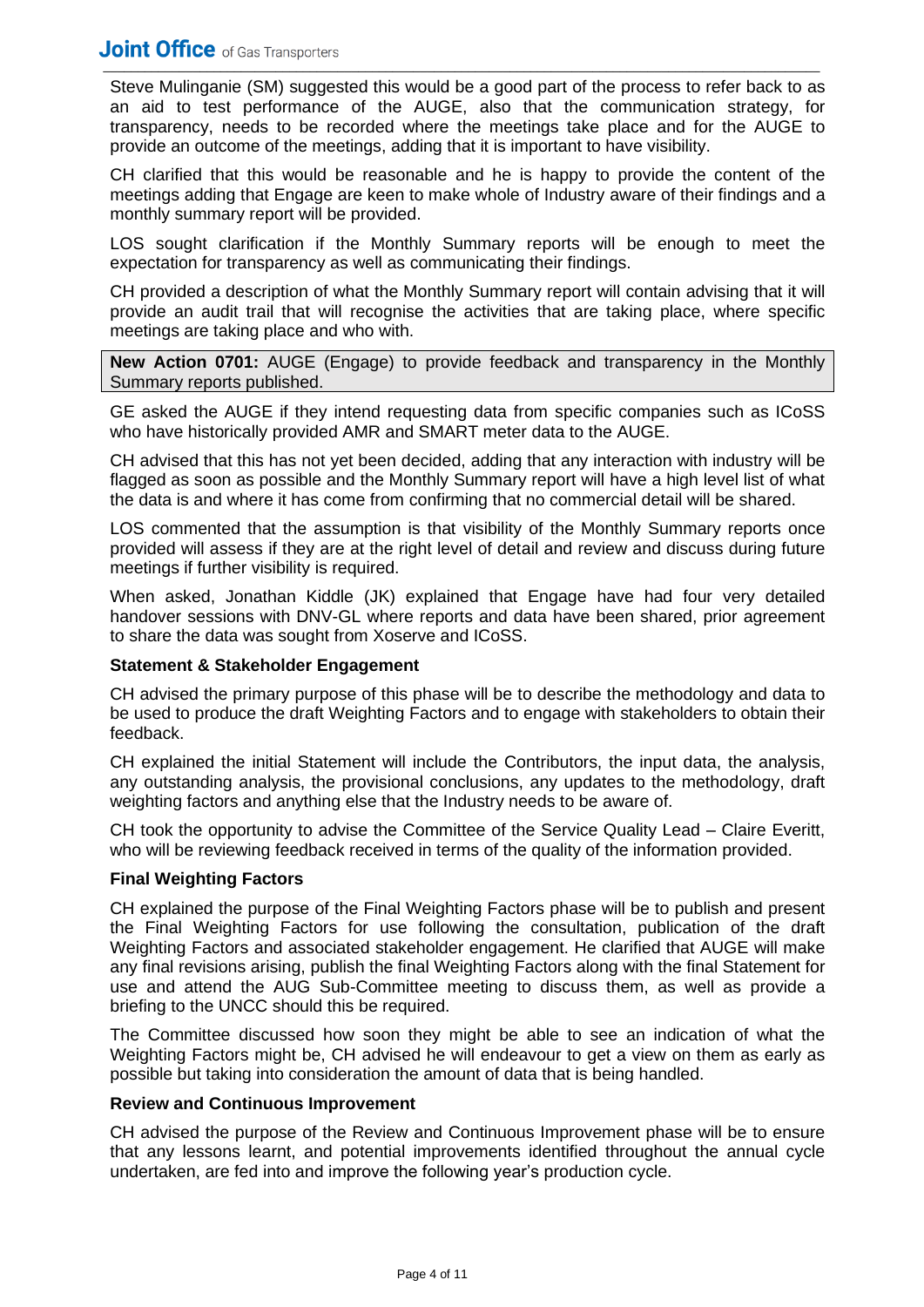# \_\_\_\_\_\_\_\_\_\_\_\_\_\_\_\_\_\_\_\_\_\_\_\_\_\_\_\_\_\_\_\_\_\_\_\_\_\_\_\_\_\_\_\_\_\_\_\_\_\_\_\_\_\_\_\_\_\_\_\_\_\_\_\_\_\_\_\_\_\_\_\_\_\_\_\_\_\_\_\_\_\_\_\_\_\_\_\_\_\_\_\_\_\_\_\_\_\_\_\_\_\_\_\_

Throughout the annual cycle, AUGE will maintain a log of all the observations, ideas and potential improvements that are identified that could refine the process in the future. At the end of the annual cycle, AUGE will assess this log, undertake an internal review, suggest potential improvements, and make this available to the CDSP to support them in their Review of the AUG Year.

# **Calculation Methodology**

JK explained to the Committee that the calculation for the forecasted energy associated with each UIG contributor will be based on a bottom up calculation. This forecast will be the amount of UIG that will exist at line in the sand.

SM asked, with the COVID-19 pandemic, as a result of major shut down, how is the AUGE proposing to manage the risk of the pandemic and its effect on the data?

JK advised that this is a definite consideration and that AUGE will need the details of the effect of it, for example, the effect on AQ and Sites that are potentially closing down and confirmed that it would be included in the analysis, AUGE will be looking at trends, but there are no definite conclusions at the moment.

When asked, JK went on to confirm that maybe 2008 data could be a comparable period of time to consider, but he would try to obtain as many data sources as possible for comparisons.

Sallyann Blackett (SAB) added that comparing with 2008 data could be an issue because now, there are far more SMART and AMR meters and asked if there is any further information on the data sources that are going to be used or that AUGE will be reliant on.

SM suggested that the 2008 data was the last major effect on data and that it might help to indicate the impact of the current pandemic more quickly.

CH clarified that AUGE are very aware that the 2008 period is very different in terms of SMART and AMR.

#### **Innovation Service**

CH advised that this service provision is designed to identify fairer and more equitable ways of allocating UIG. The service will involve the use of their detailed knowledge of the market arrangements, and the data available and analysis undertaken as part of the Core Service, to identify ways in which UIG could be better and more equitably allocated.

CH added that the service will identify, assess, and propose the innovation that has the most potential for better and more equitable allocation of UIG, and will provide the rationale for AUGE selection. A case for investigating one innovation, a proposed approach, an outline project plan, and cost estimates will be provided as part of the service.

SM asked how do the Committee move forward some of the projects that DNV-GL were looking at, that were considered as being useful, but taking into consideration the transition period with the new AUGE.

FC said that, in terms of EUC level factors enhancement, later this year AUGE will be switching to looking at innovations and what are best for accuracy and provide a fair and equitable outcome.

CH confirmed he is keen to provide something of use and would not want to waste the work that DNV-GL began.

LOS advised the Committee that DNV-GL have provided a list of key topics that they were working on which is published on the Joint Office website: [www.gasgovernance.co.uk/aug/1920progupdate.](https://www.gasgovernance.co.uk/aug/1920progupdate)

The list is as follows:

#### **Outstanding Topics** – details in Topic log

- Meter Exchange (Topic 35)
- New EUC bands (Topic 55)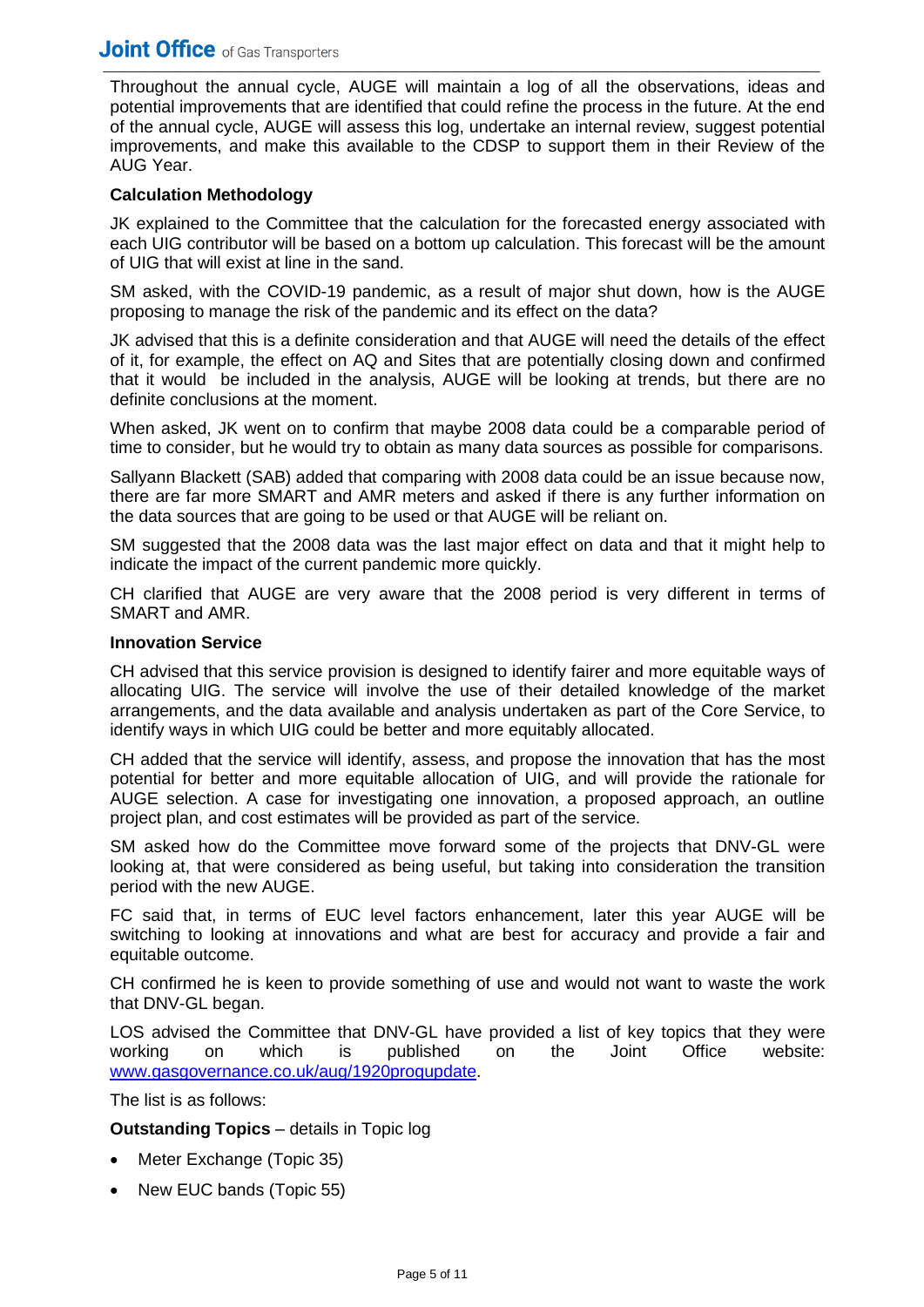- New CWV/SNCWV definition (Topic 65)
- Assessment of TRAS leads data (Topic 66)

# **Other Items**

- LDZ Level Factors (initial paper provided by DNV GL)
- Improved Factors to account for temporary UIG (discussed at AUG subcommittee, AUGE was to provide paper but this was put on hold)
- Industry Temperature Study (lab tests, currently on hold)
- Support of Modification 0693R Treatment of kWh error arising from statutory volumeenergy conversion, and providing guidance on volume conversion issues

## **New Areas**

- Study NDM sample sites to support Volume Conversion investigations NDM sites with volume conversion & loggers
- Impact of Covid-19

# **Advisory Service**

CH advised that the AUGE Advisory Service will be, designed to provide stakeholders with expert advice from the AUGE.

When asked, CH clarified that outcomes of the Advisory Service can be communicated at a high level.

An example of what the Advisory Service could be used for was discussed. FC suggested that maybe assistance in onboarding for new entrants; raising a new Modification, the proposer may approach AUGE for advice of who it might impact in terms of UIG.

GE said the scenario suggested by FC was very useful and added, if the Industry realises that AUGE are available to discuss all UIG issues/problems, this could create competition for resource and a lot of traffic.

The Committee agreed that this part of the AUGE service would need clear terms of reference. SM suggested that a FAQ's would be useful.

**New Action 0702:** Xoserve and AUGE to review and create a list of FAQ's; Points of Contact.

**New Action 0703:** Joint Office (LOS/HB) to review how the Joint Office AUG web pages are organised and consider how the provision of new information will be supported.

It was agreed through discussion, that a signpost to Joint Office will be placed on the Engage website.

**New Action 0704:** Engage to put signpost to Joint Office on the Engage website.

#### **Delivery Team**

CH provided a view of the Engage Organisation Chart which prompted a few points of clarification for the Committee.

SM raised a concern on the governance of the hierarchy, as he wanted further explanation as to why John Peters was listed as Director and also as Modelling Lead and that there are two directors at the top of the organisation that appear to be responsible for each other and wanted to understand how that would work.

CH explained that the two Directors are deliberately placed on the organisation chart as they are the two main shareholders of the company. He also clarified that Richard Cullen is also oversight independently over John Peters in relation to the AUGE service.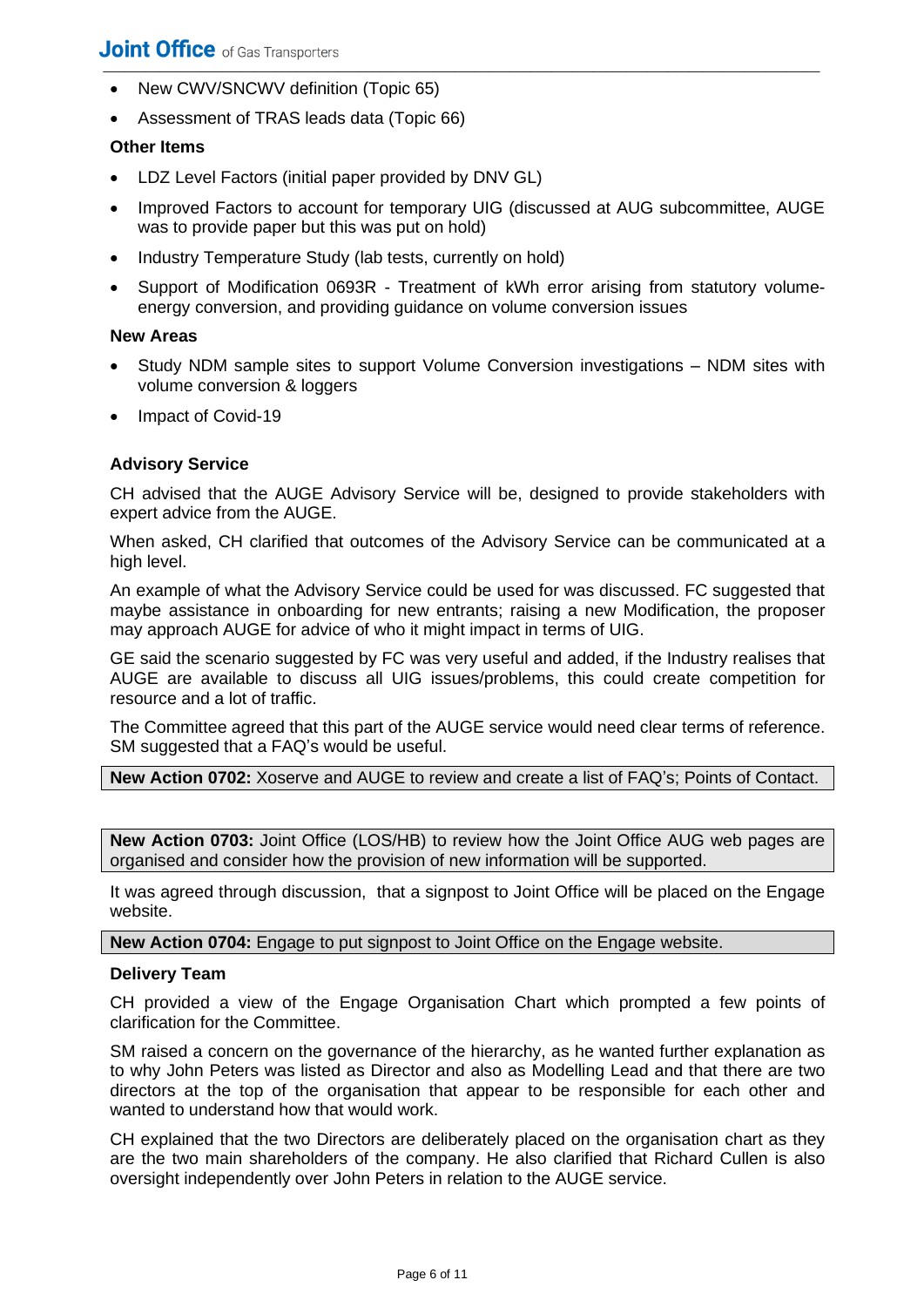SM commented that putting John Peters at the top of the Organisation Chart weakens the structure.

CH confirmed that Richard Cullen will hold John Peters to account where he believes there is an issue.

# **Stakeholder Engagement Approach**

CH explained that the Stakeholder Engagement Approach will be proactive by attending AUGE Sub-Committee meetings; Bilateral (with industry approval) or representative group meetings; holding consultations; providing monthly updates; and supporting change.

#### **Industry Issues**

CH showed the Committee the current Industry Issues Log which listed the two live outstanding issues which were opened on 1 June 2020.:

| <b>Issue</b>                                                        | <b>Latest Update</b>                   |
|---------------------------------------------------------------------|----------------------------------------|
| Modification 0711 - Update of AUG Table to<br>reflect new EUC bands | <b>Carrying out Impact Assessment</b>  |
| COVID-19                                                            | Will be considered during the analysis |

# **Items Carried Over from Previous AUGE**

CH went on to present the outstanding list of 9 items that have been carried over from the previous AUGE. These 9 issues are the items that DNV-GL had on their Issues Log which cover a combination of lots of different things, CH advised that Engage have analysed and transposed these into a new set of issues.

| <b>Item Number</b> | <b>Item</b>                                                              | <b>Update</b>                                                                                      |  |  |
|--------------------|--------------------------------------------------------------------------|----------------------------------------------------------------------------------------------------|--|--|
| 1                  | Meter Exchange (Topic 35)                                                | Added to contributor list for assessment                                                           |  |  |
| 2                  | New EUC bands (Topic 55)                                                 | Modification 0711 implemented - added<br>to industry issues log                                    |  |  |
| 3                  | New CWV/SNCWV definition<br>(Topic 65)                                   | Will be considered in normalisation of<br>years within the methodology                             |  |  |
| 4                  | Assessment of TRAS leads<br>data (Topic 66)                              | Will be used in the assessment of the<br>theft of gas contributor                                  |  |  |
| 5                  | <b>LDZ Level Factors</b>                                                 | Included<br>the<br>potential<br>innovation<br>in<br>investigations log                             |  |  |
| 6                  | Improved Factors to account<br>for temporary UIG                         | Included in<br>the<br>potential<br>innovation<br>investigations log                                |  |  |
| 7                  | <b>Industry Temperature Study</b>                                        | The value of the study will be assessed in<br>the temperature contributor                          |  |  |
| 8                  | Modification<br>of<br>Support<br>0693R                                   | Further support can be provided as part<br>of our advisory service                                 |  |  |
| 9                  | Study NDM sample sites to<br>support Volume Conversion<br>investigations | Value of analysis will be assessed as part<br>of the investigation into volume correction<br>error |  |  |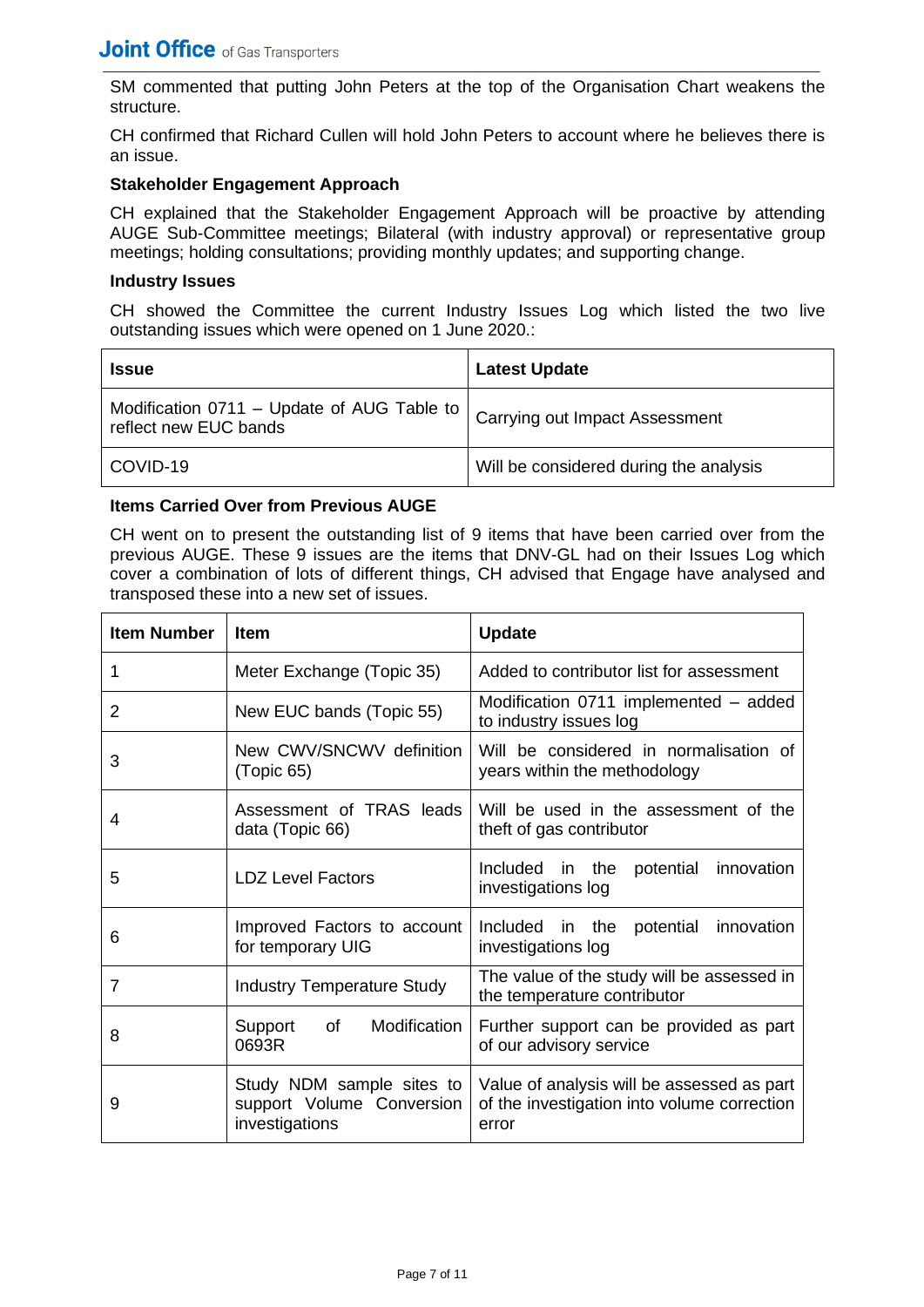CH confirmed that the proposed status of 'Minded to Close' that is to be applied to the DNV-GL Issues Log, is not closing the investigation of the issue as it will be transferred to the Engage Issues log.

LOS showed the current Terms of Reference TOR published and advised this has not been reviewed for some time and suggested the role of the AUGE to provide an advisory service could be added to it.

LOS advised that any changes to the TOR should be approved at the UNCC and asked if FC may want to mention the TOR being amended at the UNCC meeting. FC advised once the advisory role is determined this agreement would be sought.

**New Action 0705:** CDSP and Engage to look at the current TOR in terms of adding in how the Advisory Service would be managed. To consider at the next AUG Sub-Committee meeting in September 2020 in advance of seeking approval at UNCC.

## **UIG Contributors**

CH advised that, as part of the approach, a list of UIG contributors was identified, these can be a split into two types:

- 1. Contributors that were included in the current AUGS.
- 2. Contributors that were not and have been included by Engage as potential sources.

CH clarified the Contributors in the current AUGS are:

Theft of gas; Shipperless and Unregistered sites; IGT Unknown Projects; Consumer Meter Error; IGT Shrinkage; Atmospheric Pressure Assumption; Average Temperature Assumption; Large sites with incorrect correction factors.

The potential Contributors identified by Engage are:

Meter Error at LDZ input; No meter read at line in the sand; CV shrinkage and meter exchanges.

CH advised that each contributor was scored 1-5 in the 3 dimensions of: level of contribution, uncertainty in this level, and means of materially increasing this certainty to give an overall score out of 125.

# **Initial Assessment UIG Contributors**

JK provided a view of the key contributors to UIG and highlighted the four topics that Engage are going to investigate initially:

- Theft of Gas
- Consumption Meter Errors
- Meter Errors at LDZ input
- No meter read at line in the sand

#### **UIG Potential Data Sources**

CH provided a view of UIG potential data sources, noting that they will consider but that it is not limited to

| <b>DATA</b>                      | <b>Potential Sources</b> | Suitability       |
|----------------------------------|--------------------------|-------------------|
| Theft                            | Xoserve                  | Relevance         |
| Meter Accuracy                   | Previous AUGE (DNV-GL)   | Availability      |
| Historical levels of initial UIG | <b>SPAA</b>              | <b>Timeliness</b> |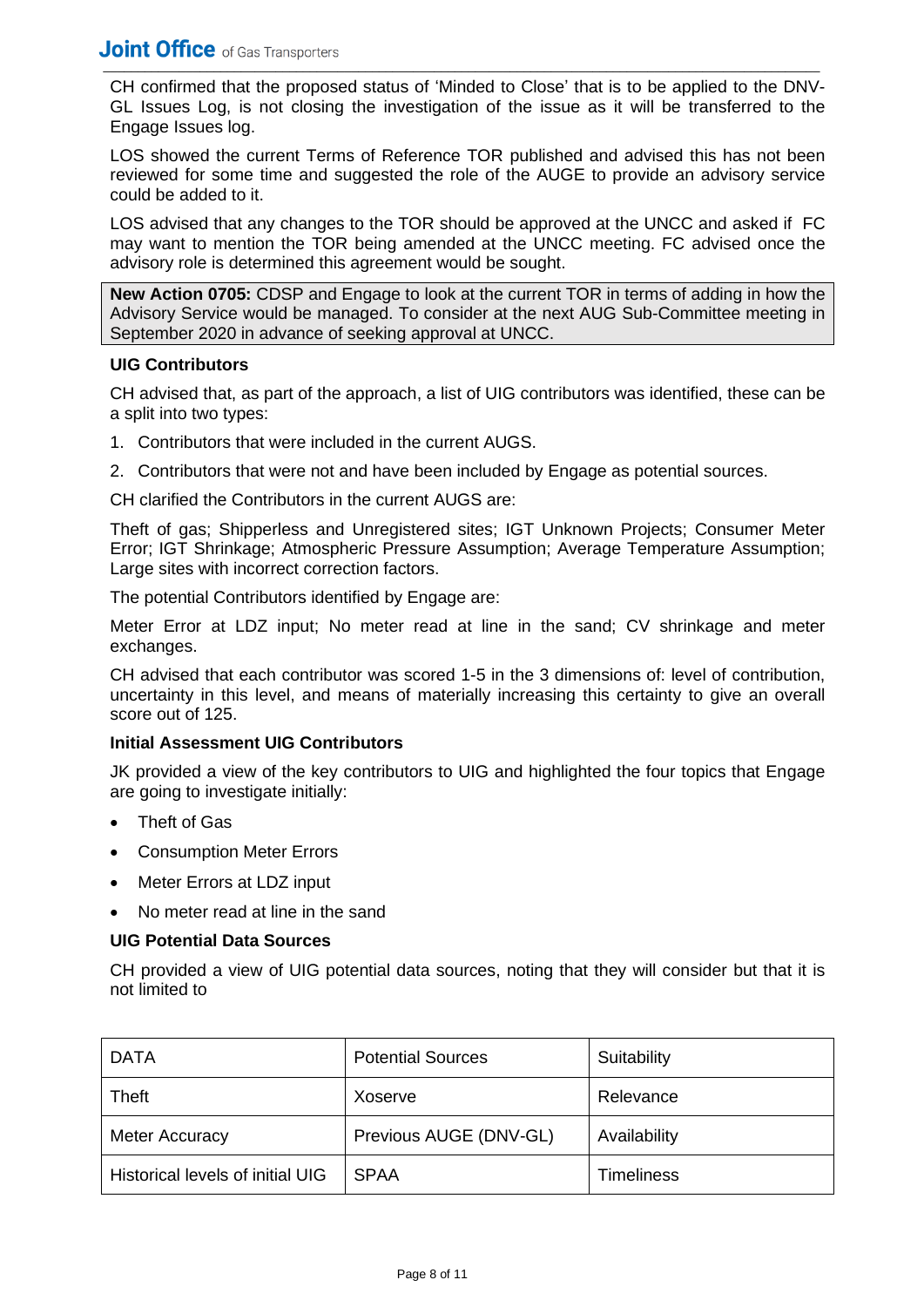| Historical allocation volumes                  | <b>TRAS</b>            | Format             |
|------------------------------------------------|------------------------|--------------------|
| Meter reads                                    | <b>Shippers</b>        | Ability to analyse |
| <b>Historical</b><br>reconciliation<br>volumes | Meter Manufacturers    | Cost effectiveness |
| LDZ offtake errors                             | <b>Transporters</b>    | Insight provided   |
| unregistered<br><b>Shipperless</b><br>sites    | Ofgem                  | Authoritativeness  |
| <b>AQ Values</b>                               | Relevant public domain |                    |

SAB asked for elaboration on the consumption meter errors. CH advised that currently in the AUGS it only considers sites with meters at the top end of their capability, Engage intend to try to assess if there are any other errors such as meter manufacturers testing laboratories in order to identify data sources where they can be analysed further, where UIG can be created by meter error.

RK asked how close we are to getting the Theft Risk Assessment Service (TRAS) and Energy Theft Tip of Service (ETTOS) data , CH explained that Xoserve has access to that data now for Engage to use, the next step is a feasibility study. Realistically the first time to see that would be at the September 2020 meeting if Engage can carry out the analysis.

LH asked if SM has an update on future engagement with REC Board that he can share with the Committee.

**New Action 0706:** SM to consider how to manage the relationship going forward between REC and Engage. In light of the first meeting issue of theft related data needs to be considered, relationship between REC; AUG Sub Committee and Engage.

SM mentioned that, if Engage need to spend any extra money on investigations, then Engage would need to provide a cost vs benefit analysis and a business case to support the extra spending.

JK confirmed that any extra costs will come with a business case to support for any additional spends.

# **Proposed Monthly Report Structure**

CH advised of the structure and information that will be included in the Monthly Summary report:

- Update on overall statues
- Top 3 risks and issues
- Progress summary
- Plan of activities
- Potential contributors

The Committed did not request any further information to be included at this point.

# **5.0 Next Steps**

# **Summary of the Timeline is as follows:**

#### 10 July 2020 Introduction meeting

11 September 2020 Early engagement meeting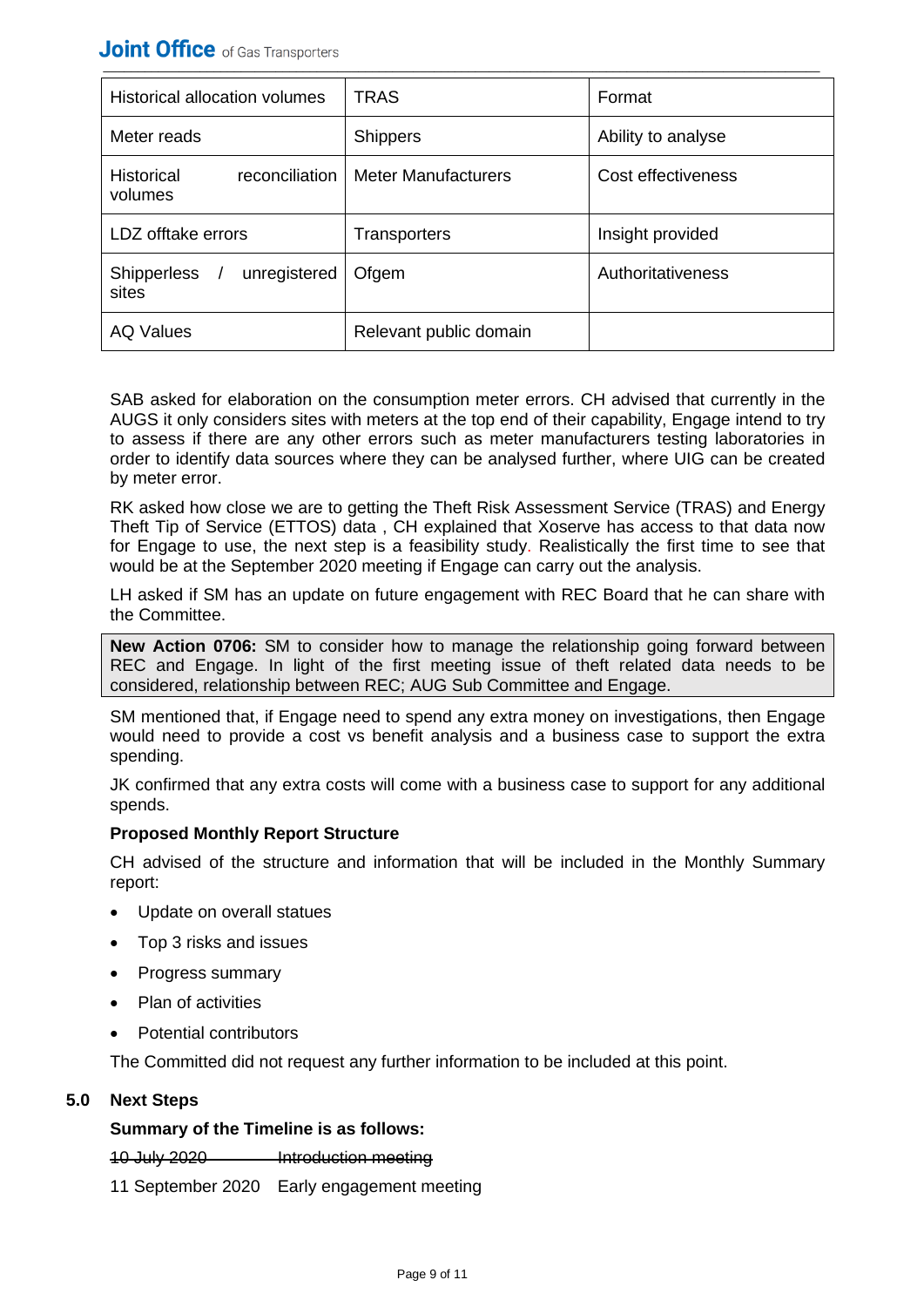| 01 January 2021  | Publication of the first draft AUG Statement        |
|------------------|-----------------------------------------------------|
| 15 January 2021  | Walkthrough of the draft AUGS                       |
| 22 January 2021  | Deadline for Industry feedback                      |
| 12 February 2021 | AUG Sub-Committee meet to discuss Industry feedback |
| 12 March 2021    | AUG Sub-Committee meet to discuss Modified AUGS     |
| 06 April 2021    | AUG Sub-Committee meet to discuss final AUGS        |
| 15 April 2021    | Final AUGS is presented to UNCC                     |
| 01 October 2021  | Final AUGS effective date                           |

# **6.0 Any Other Business**

None raised.

# **7.0 Diary Planning**

*Further details of planned meetings are available at:* <https://www.gasgovernance.co.uk/events-calendar/month>

| <b>Time/Date</b>                  | <b>Venue</b>                                | <b>AUG Sub-Committee Agenda</b> |
|-----------------------------------|---------------------------------------------|---------------------------------|
| 10:00<br>Friday 11 September 2020 | Teleconference                              | Early engagement meeting        |
| 10:00<br>Friday 15 January 2021   | <b>TBC</b><br>Walkthrough of the draft AUGS |                                 |
| 10:00<br>Friday 12 February 2021  | <b>TBC</b>                                  | Discuss Industry feedback       |
| 10:00<br>Friday 12 March 2021     | TBC                                         | Discuss Modified AUGS           |
| 10:00<br>Tuesday 06 April 2021    | <b>TBC</b>                                  | <b>Discuss final AUGS</b>       |

# **Action Table (as at 10 July 2020)**

| <b>Action</b><br><b>Ref</b> | <b>Meeting</b><br><b>Date</b> | <b>Minute</b><br><b>Ref</b> | <b>Action</b>                                                                                                                                      | Owner                    | <b>Status</b><br><b>Update</b>                         |
|-----------------------------|-------------------------------|-----------------------------|----------------------------------------------------------------------------------------------------------------------------------------------------|--------------------------|--------------------------------------------------------|
| 0903                        | 30/09/19                      | 3.0                         | Gazprom (SM) to facilitate conversation between<br>AUGE and MAMs regarding meter maintenance<br>and site-specific conversion factors.              | Gazprom<br>(SM)          | <b>Carried</b><br><b>Forward</b>                       |
| 0103                        | 10/01/20                      | 3.0                         | <b>Unidentified Gas Factors:</b><br>DNV-GL to develop a paper and put forward a<br>recommendation for Better/ Dynamic Unidentified<br>Gas factors. | DNV-GL<br>(AG; TP;<br>CW | Update due<br>at May 2020<br>meeting.<br><b>Closed</b> |